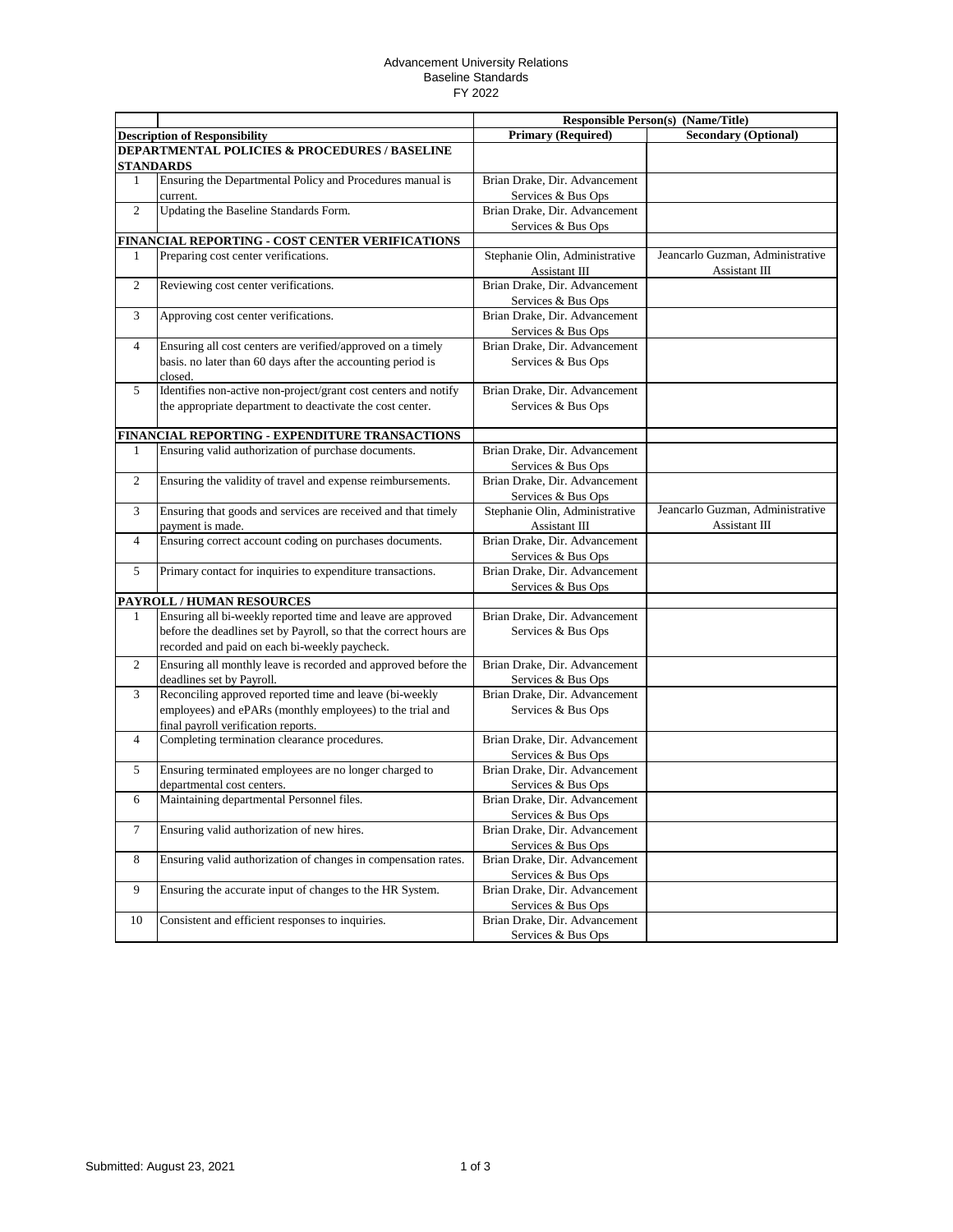## Advancement University Relations Baseline Standards FY 2022

|                |                                                                                                                    |                                                     | <b>Responsible Person(s) (Name/Title)</b>       |
|----------------|--------------------------------------------------------------------------------------------------------------------|-----------------------------------------------------|-------------------------------------------------|
|                | <b>Description of Responsibility</b>                                                                               | <b>Primary (Required)</b>                           | <b>Secondary (Optional)</b>                     |
|                | <b>CASH HANDLING</b>                                                                                               |                                                     |                                                 |
| 1              | Collecting cash, checks, etc.                                                                                      | Jeancarlo Guzman, Administrative<br>Assistant III   | Stephanie Olin, Administrative<br>Assistant III |
| $\mathbf{2}$   | Prepares Departmental Deposit Form.                                                                                | Jeancarlo Guzman, Administrative<br>Assistant III   | Stephanie Olin, Administrative<br>Assistant III |
| 3              | Approves Departmental Deposit Form.                                                                                | Brian Drake, Dir. Advancement<br>Services & Bus Ops |                                                 |
| $\overline{4}$ | Transports deposit to the Cashiers Office.                                                                         | Jeancarlo Guzman, Administrative<br>Assistant III   | Stephanie Olin, Administrative<br>Assistant III |
| 5              | Preparing Journal Entries.                                                                                         | N/A                                                 |                                                 |
| 6              | Verifying deposits posted correctly in the Finance System.                                                         | Jeancarlo Guzman, Administrative<br>Assistant III   | Stephanie Olin, Administrative<br>Assistant III |
| $\tau$         | Adequacy of physical safeguards of cash receipts and<br>equivalent.                                                | Jeancarlo Guzman, Administrative<br>Assistant III   | Stephanie Olin, Administrative<br>Assistant III |
| 8              | Ensuring deposits are made timely.                                                                                 | Jeancarlo Guzman, Administrative<br>Assistant III   | Stephanie Olin, Administrative<br>Assistant III |
| 9              | Ensuring all employees who handle cash have completed Cash                                                         | Brian Drake, Dir. Advancement                       |                                                 |
|                | Security Procedures or Cash Deposit and Security Procedures<br>training.                                           | Services & Bus Ops                                  |                                                 |
| 10             | Updating Cash Handling Procedures as needed.                                                                       | Brian Drake, Dir. Advancement<br>Services & Bus Ops |                                                 |
| 11             | Consistent and efficient responses to inquiries.                                                                   | Brian Drake, Dir. Advancement                       | Jeancarlo Guzman, Administrative                |
|                |                                                                                                                    | Services & Bus Ops                                  | Assistant III                                   |
|                | PETTY CASH                                                                                                         |                                                     |                                                 |
| 1              | Preparing petty cash disbursements.                                                                                | N/A                                                 |                                                 |
| 2              | Ensuring petty cash disbursements are not for more than \$100.                                                     | N/A                                                 |                                                 |
| 3              | Ensuring petty cash disbursements are made for only authorized<br>purposes.                                        | N/A                                                 |                                                 |
| $\overline{4}$ | Approving petty cash disbursements.                                                                                | N/A                                                 |                                                 |
| 5              | Replenishing the petty cash fund timely.                                                                           | N/A                                                 |                                                 |
| 6              | Ensuring the petty cash fund is balanced after each<br>disbursement.                                               | N/A                                                 |                                                 |
|                | <b>CONTRACT ADMINISTRATION</b>                                                                                     |                                                     |                                                 |
| 1              | Ensuring departmental personnel comply with contract                                                               | Brian Drake, Dir. Advancement                       |                                                 |
|                | administration policies/procedures.                                                                                | Services & Bus Ops                                  |                                                 |
|                | PROPERTY MANAGEMENT                                                                                                |                                                     |                                                 |
| 1              | Performing the annual inventory.                                                                                   | Stephanie Olin, Administrative<br>Assistant III     |                                                 |
| $\overline{2}$ | Ensuring the annual inventory was completed correctly.                                                             | Stephanie Olin, Administrative<br>Assistant III     |                                                 |
| 3              | Tagging equipment.                                                                                                 | N/A                                                 |                                                 |
| 4              | Approving requests for removal of equipment from campus.                                                           | Brian Drake, Dir. Advancement<br>Services & Bus Ops |                                                 |
|                | <b>DISCLOSURE FORMS</b>                                                                                            |                                                     |                                                 |
| 1              | Ensuring all employees with purchasing influence complete the<br>annual Related Party disclosure statement online. | Brian Drake, Dir. Advancement<br>Services & Bus Ops |                                                 |
| 2              | Ensuring all full time, benefits eligible, exempt faculty and staff                                                | Brian Drake, Dir. Advancement                       |                                                 |
|                | complete the Consulting disclosure statement online.                                                               | Services & Bus Ops                                  |                                                 |
| 3              | Ensuring that all Principal and Co-Principal Investigators                                                         | Brian Drake, Dir. Advancement                       |                                                 |
|                | complete the annual Conflict of Interest disclosure statement for<br>the Office of Research and Sponsored Programs | Services & Bus Ops                                  |                                                 |
|                | <b>RESEARCH ADMINISTRATION</b>                                                                                     |                                                     |                                                 |
| 1              | Verifies that all grant cost centers contain positive budgetary<br>balances.                                       | N/A                                                 |                                                 |
| 2              | Ensuring that research expenditures are covered by funds from<br>sponsors.                                         | N/A                                                 |                                                 |
|                |                                                                                                                    |                                                     |                                                 |